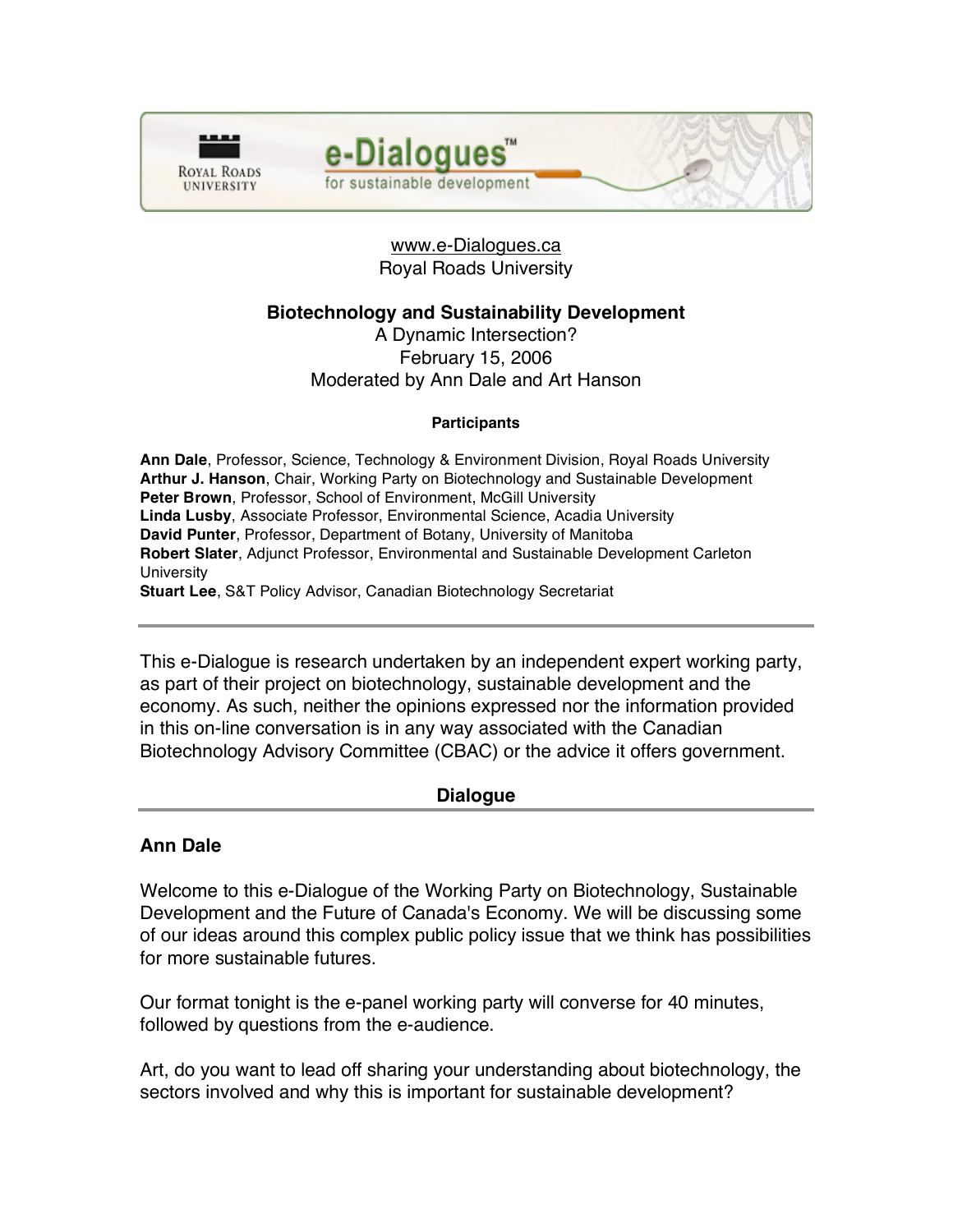#### **Arthur J. Hanson**

Thanks Ann, and thanks to everyone on the panel and audience who are participating. Here are some opening thoughts:

Fundamental Premise: We are entering a time of the Biological Economy. Use of biological knowledge and materials to create goods, services, and maintain life on our planet will become much more significant in our personal and societal decisions. But we are not well prepared for the transformations, just as we were unprepared for the Information Economy three decades ago.

Biotechnology is one key area of the Biological Economy. Another is management of ecosystems.

Biotech (BT) & Sustainable Development (SD): SD is a goal; Presumption is that BT may help to achieve the goal...only one of several means.

## **Ann Dale**

Can you give me some examples of a biotechnology you consider would move us towards a sustainable future, what sectors are involved? Linda, how do you think biotechnology could contribute to greater sustainable community development? David, your thoughts?

## **Linda Lusby**

I think biotechnology has tremendous potential to contribute to sustainable community development. We talk about a sustainable community as being a healthy community and biotech can help us reduce pesticide use and grow crops with selected nutrient advantages.

#### **Arthur J Hanson**

Biotech covers a lot, and so does SD. What has been missing is much of an attempt to connect the two, especially in a comprehensive way. A simple way to think of biotech is:

'Red', 'White' and 'Green' Biotech: Medical; Industrial; Food crops and Environmental applications of biotech. The new kid is Bioproducts such as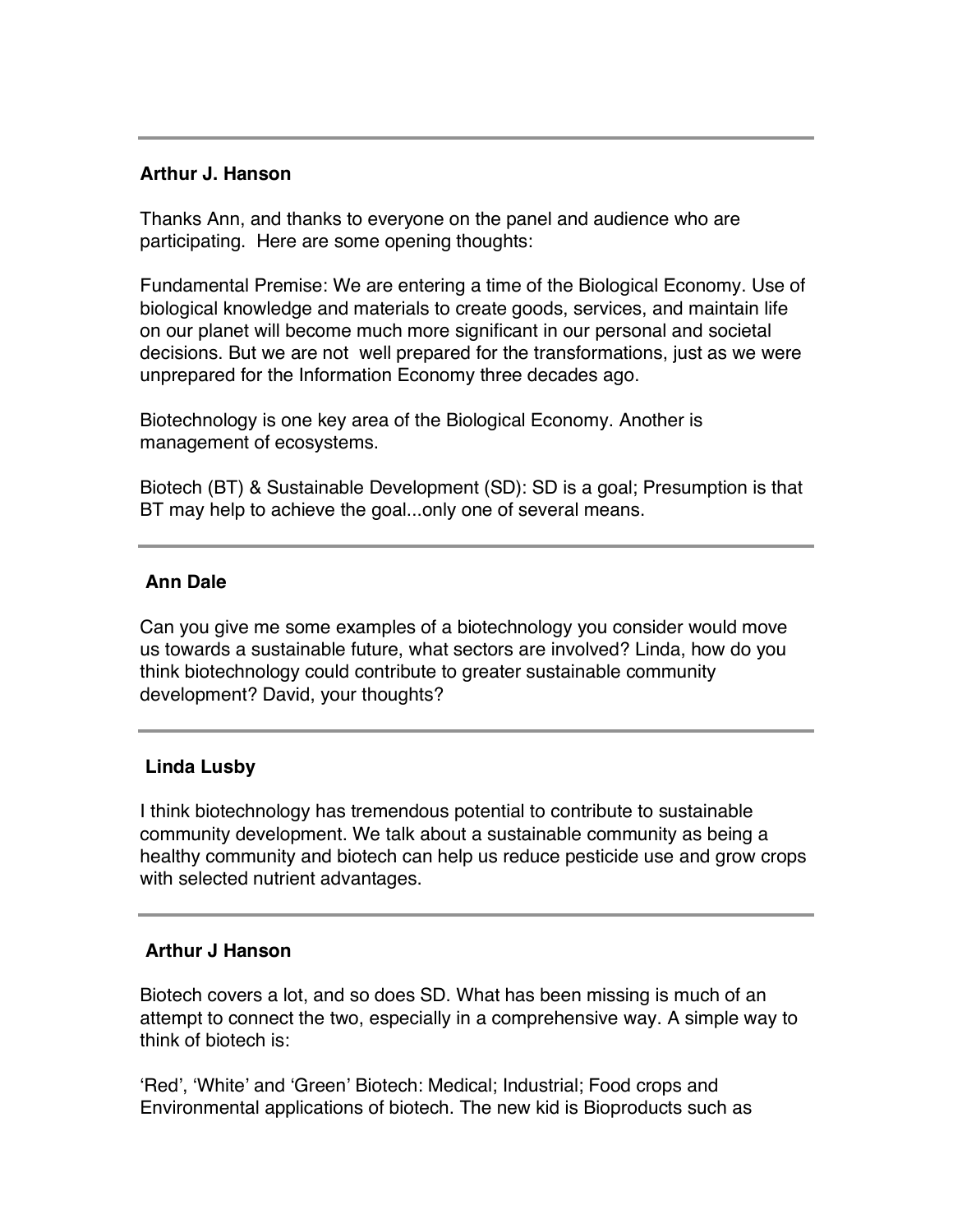ethanol for use in cars and trucks.

#### **David Punter**

Any processes that would reduce our reliance on fossil fuels, e.g. bio-fuels, but the full life cycle must be evaluated.

## **Arthur J. Hanson**

The example many people are following now is production of ethanol from crop wastes (or dedicated crops of corn, etc.) Canada and others are trying to get off oil and reduce carbon dioxide. GM enzymes can help to break down the materials into simple sugars, turn out intermediate and final products into chemical stock and ethanol. Plastics, fuel can be produced. Bio-refineries in rural areas give new sources of income, and it is all better for the environment, according to product life cycle assessments. Sounds rosy!!

#### **Peter Brown**

Hi Peter Brown checking in just got back from class. On ethanol we have to look at the full cycle from growing the crop to how it is used and the waste along the way.

#### **David Punter**

I recently heard a comment that the use of pelletized native grasses would be much better as a fuel replacement for heating oil or natural gas than ethanol from corn.

#### **Arthur J Hanson**

However, as an environmental scientist, I keep reminding myself that there is "no free lunch."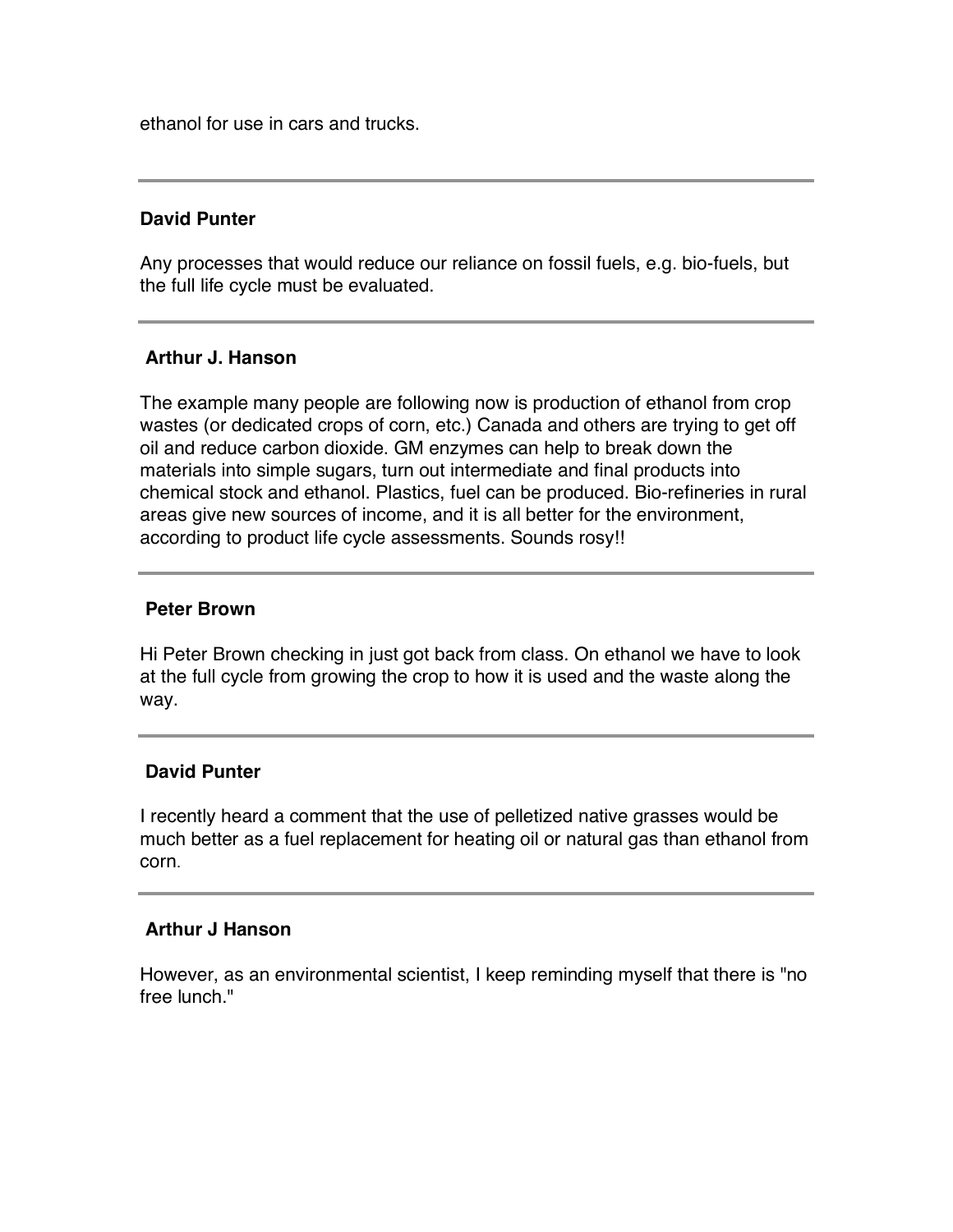# **Linda Lusby**

Absolutely. Biotechnology could have just as many disadvantages as it has advantages - that's why we do need to discuss it in the context of sustainable development - including ethics and healthy communities.

## **Ann Dale**

As Art says a 'rosy picture' indeed, but is there any dark side? Peter, do you have any thoughts and others?

#### **Peter Brown**

Well we have to be sure that we have independent testing of the products that will be coming along, and it is my impression that many of the tests we would like to have not been done, and that there is a problem with some of tests in how independent they were from those with financial interests in the outcome. So we have to be cautious about assessments.

## **Arthur J. Hanson**

...and that the challenges are long term:

Tasks we face: what policies, investments do we need to consider now (2005- 2010) in order to achieve sustainability objectives by 2020-25? Where might biotechnology make a contribution? What should we be cautious about, or trying to protect? What should we be trying to bring to market? And what barriers need to be removed? Who gets access and shares benefits? What should be the process for good decisions, and for good dialogue?

## **Stuart Lee**

Having just come back from a UN forum that focused, largely on community health, I can say that the social structures in which biotech is introduced and developed will be very crucial to its community impact.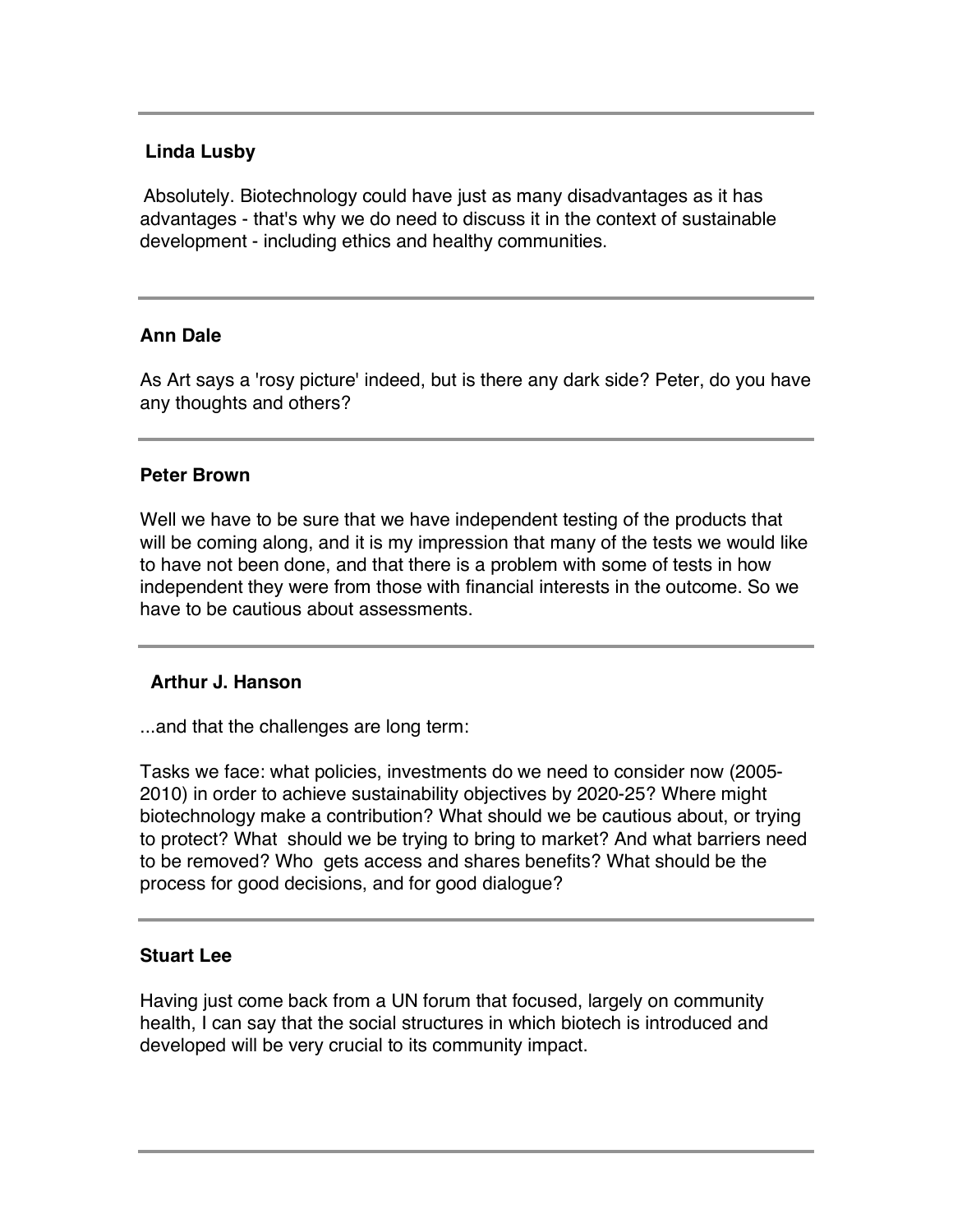## **Ann Dale**

Stuart raises a very important point, social structures. It seems to me that many of our inventions have paradoxical effects, like thinking the computer would reduce paper, and yet, it has taken about 20 years for some reductions to occur, at first it increased paper. Is the working party looking at governance issues?

# **Ann Dale**

What is your definition of sustainable development?

## **Linda Lusby**

I guess my definition of SD is pretty much the traditional one - meeting the needs of today without compromising the ability of future generations to meet their needs. We get into trouble when we can't distinguish "needs" from "wants". Biotech could help us achieve things that we need and could help us do it a nondamaging way.

## **David Punter**

Where do you draw the line between needs and necessities of life. Much of the world's population lacks the latter?

## **Peter Brown**

One of the problems with the Bruntland definition of SD that Linda just referred to is that is completely centered on humans. Other living things have only instrumental value.

Linda Lusby

That's interesting Peter. I tend to think of this in a very holistic or all inclusive way - needs of all species and future generations of all species.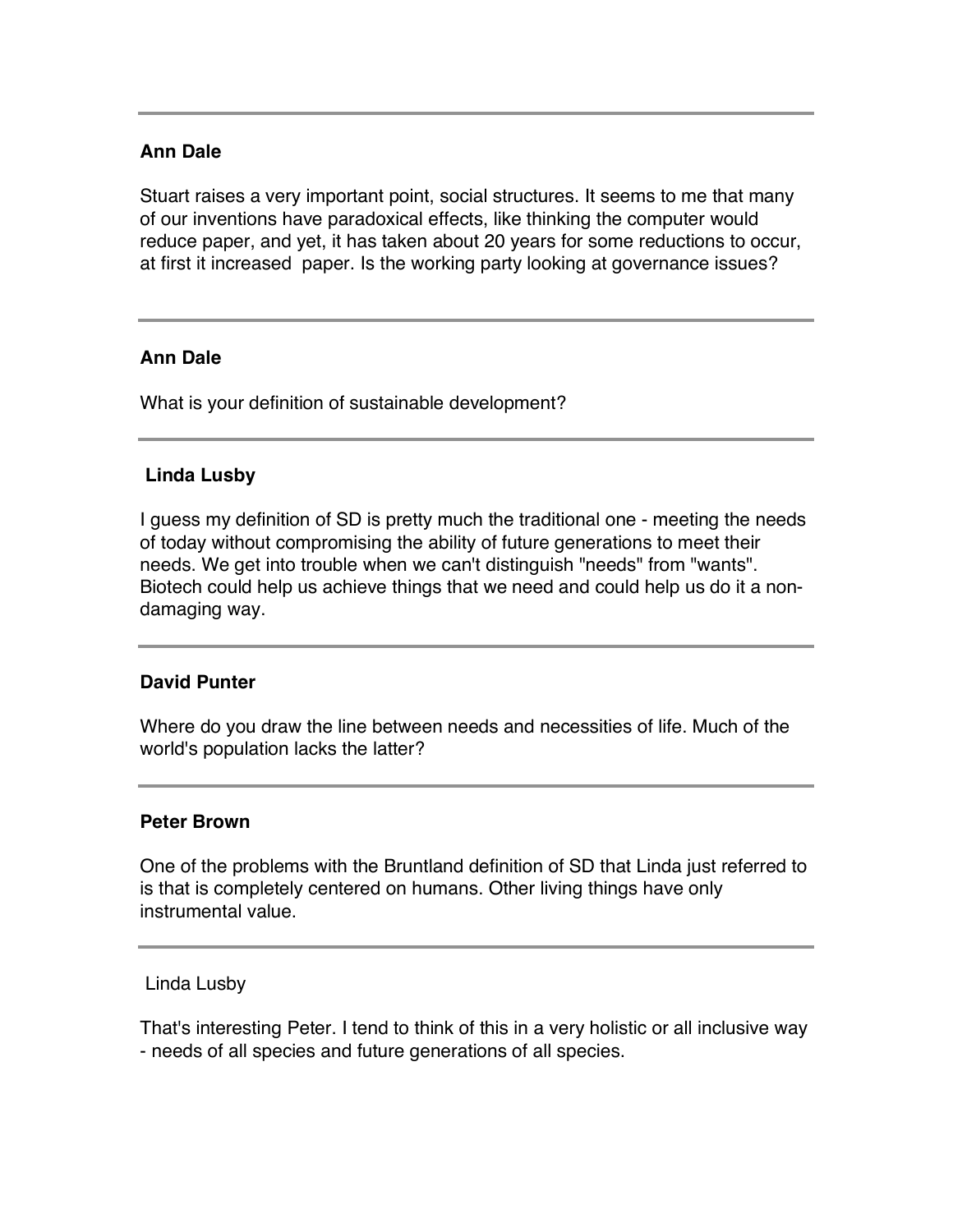# **Stuart Lee**

This brings us to the challenge of "ecocentric" thinking - we need to depend on our ability to know, to sense other creatures. Our ability to perceive others is limited. As genomics, especially environmental genomics, is showing us, there are manifest life forms out there, who provide crucial ecosystem services, and who are largely out of our "window of perception" -- an example that comes to mind are the marine viruses, who participate in a life cycle that kills off something like 20% of all photosynthetic organisms in the sea per week.

# **Arthur J Hanson**

SD definition: simplest for me is "leave our planet in a better way for our children (indeed, for the Seventh Generation), and ensure that we share the wealth with others in our own generation" Neither of these conditions is being met adequately at present.

## **Robert Slater**

We could spend a long time debating the merits of different definitions of SD. Could I suggest that it would be useful to pursue the issue of the terms and conditions that should be associated with the introduction -or not- of the products of biotechnology into trade and commerce?

# **Arthur J. Hanson**

Very important concern. It is without a doubt a key factor in the issue of what products of innovation move ahead. Will it be within a framework of SD criteria (as the preamble to the WTO would suggest)? Will non-tariff trade barriers be erected, etc? The recent draft ruling concerning GM foods imported into the EU is a good example of the future. But I also have some other takes on this issue. For example, EU countries are interested in biofuels. Will they take the feedstock ethanol from Brazilian or Thailand's cassava. And if so what are the environmental implications. And do we have the assessment framework and tools?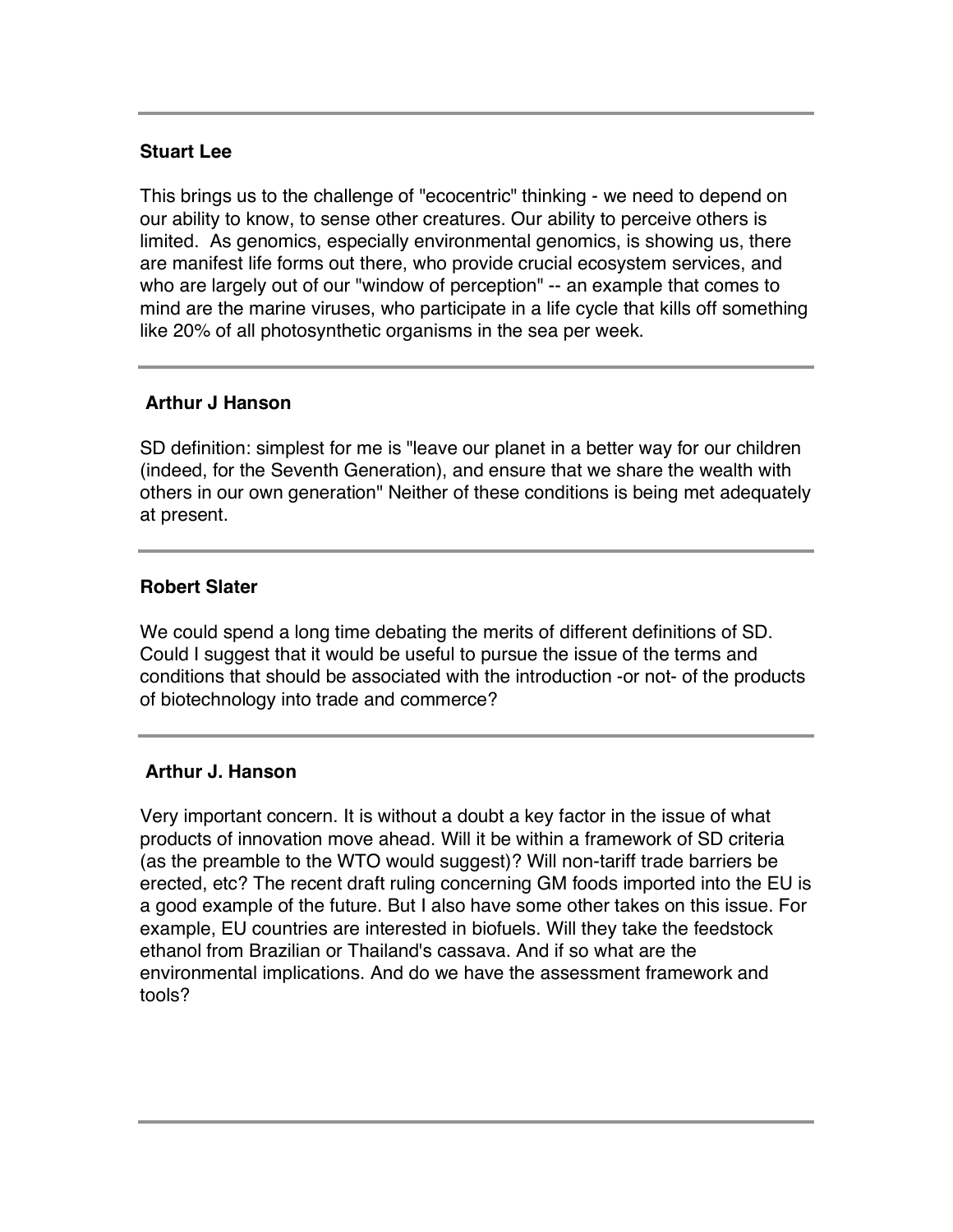## **Ann Dale**

David, do you see any possibilities for the adoption of biotechnology to help us sustain ecosystems?

## **David Punter**

Yes, bacteria and fungi can be used to clean up contaminated sites, mycorrhizal fungi can be introduced to promote recolonization of degraded sites, enzymic processes can complement and partly replace those relying heavily on fossil fuels.

# **Arthur J Hanson**

And this requires us to think of how to apply innovation and ingenuity: how can we apply knowledge, management, technology to drastically reduce our ecological footprint, provide for more equitable distribution of benefits, and to ensure the world is a better place for future generations?

## **Ann Dale**

Peter, can you give us a more inclusive definition of sustainable development and then an idea about how the intersection of biotechnology and sustainable development would secure our future?

# **Arthur J Hanson**

The Millennium Ecosystem Assessment is an important bridge for thinking about development and preservation, because it recognizes both intrinsic values of maintaining life and also the value of services.

## **Ann Dale**

Art, do you see some urgency to adoption of the bio-economy, I guess in some ways we are talking about industrial ecology, systems thinking? Bob, can we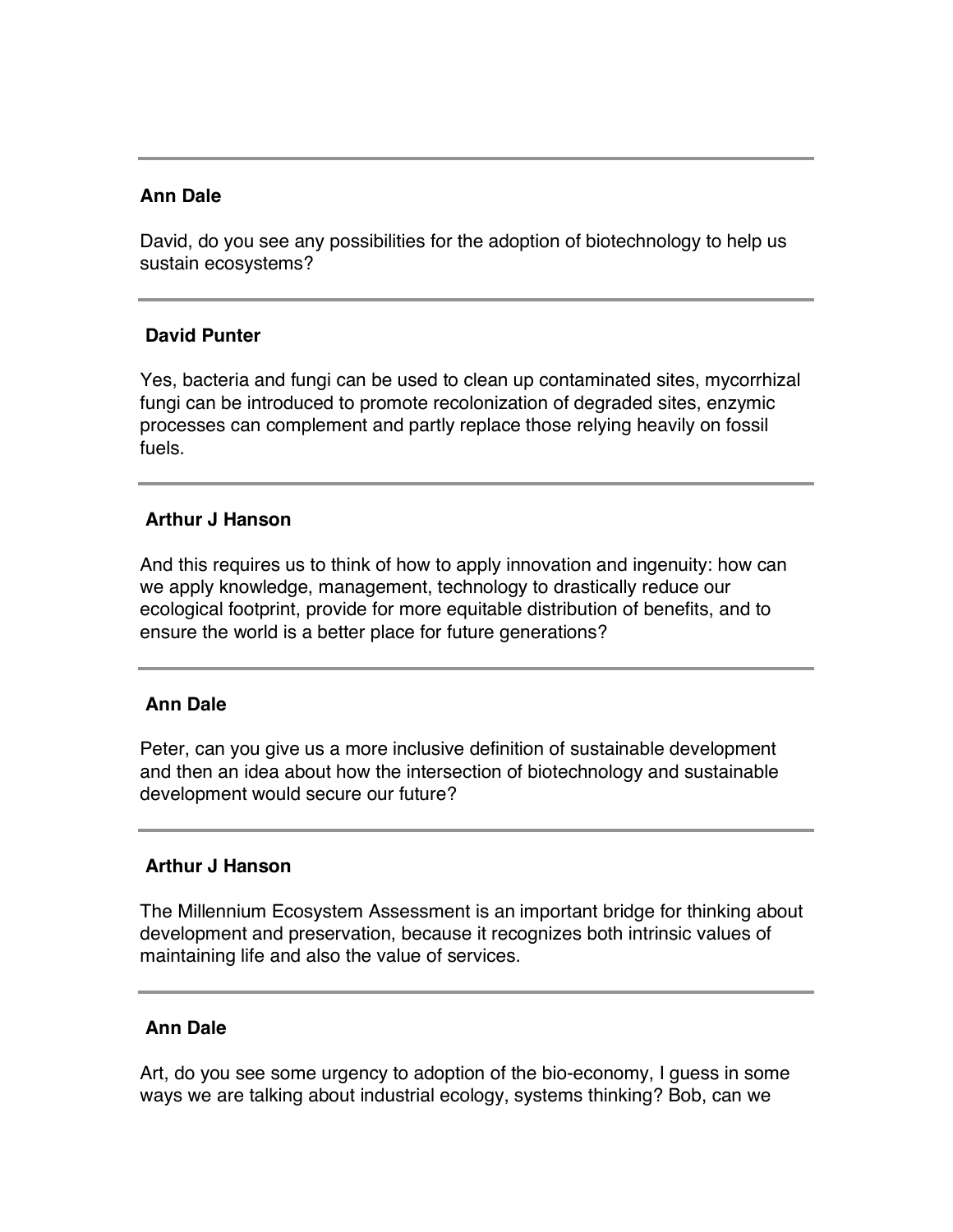innovate our way out of this?

#### **Arthur J. Hanson**

I would bring us back to the broad notion of Biological Economy, because we then have to think across the whole spectrum from big global scale ecosystem issues, to the smaller, our landscapes and resource bases, and the tiny, the molecules, genetic material, etc., of life. That helps me a lot with trying to understand linkages between biotechnology, environment and development.

#### **Stuart Lee**

Art, I think you've identified one of the most important considerations in the debate and is very pertinent to Bob's earlier comment about defining conditions etc.

How do we think productively across these scales when they are 1) arbitrary, when it comes down to operationalization 2) linked by such varied, redundant and differently time-sensitive connections?

## **Ann Dale**

Bob, can you give us some idea of these terms and conditions?

Robert Slater wrote:

we could spend a long time debating the merits of different definitions of SD. could I suggest that it would be useful to pursue the issue of the terms and conditions that should be associated with the introduction - or not- of the products of biotechnology into trade and commerce.

## **Ann Dale**

Stuart, does this mean that biotechnologies and I guess nanotechnologies that mimic the processes of nature would be preferable?

Stuart Lee wrote:

This brings us to the challenge of "ecocentric" thinking - we need to depend on our ability to know, to sense other creatures. Our ability to perceive others is limited.

As genomics, especially environmental genomics, is showing us, there are manifest life forms out there, who provide crucial ecosystem services, and who are largely out of our "window of perception" -- an example that comes to mind are the marine viruses, who participate in a life cycle that kills off something like 20% of all photosynthetic organisms in the sea per week.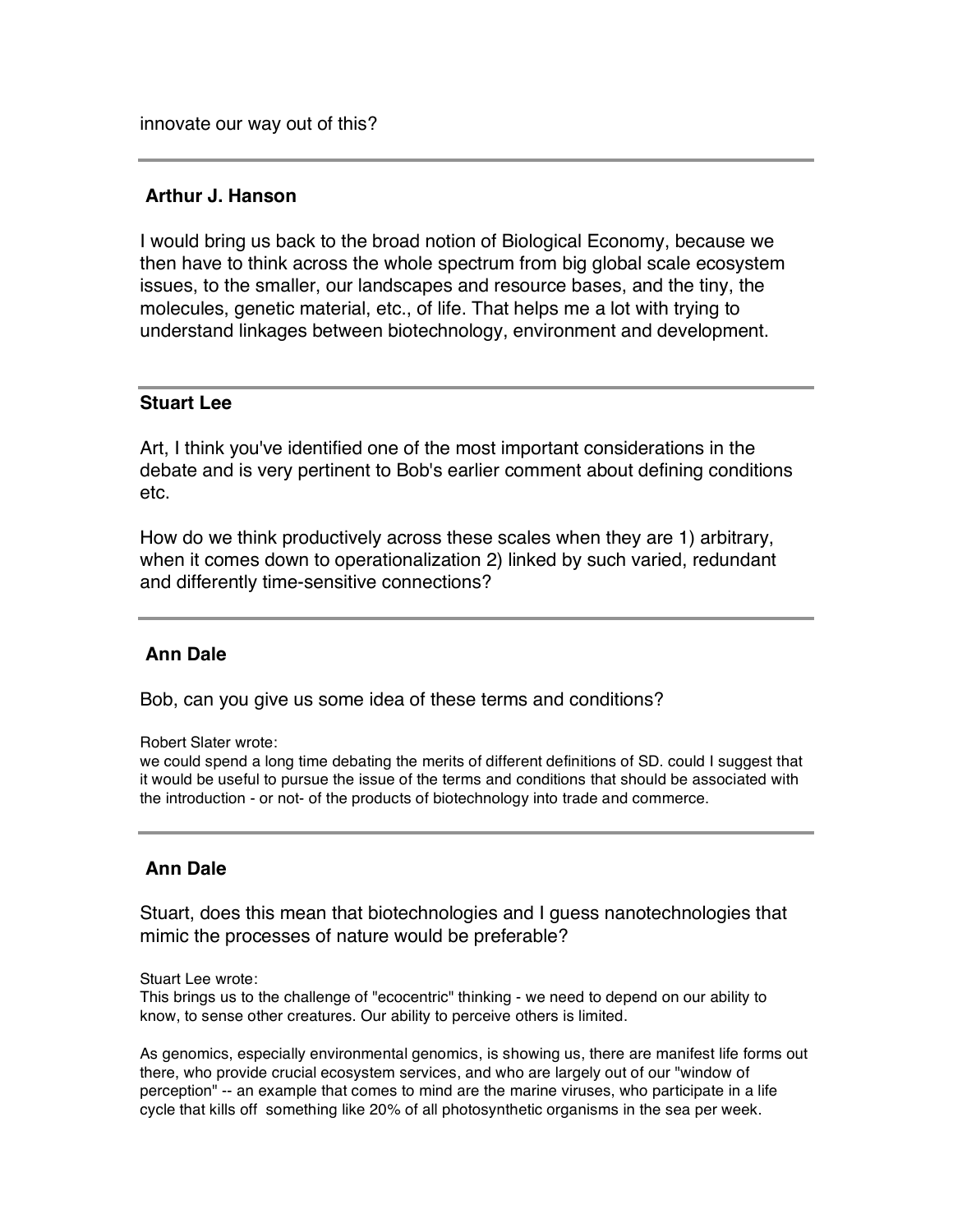#### **Peter Brown**

I think it is important to notice that we already have a biobased economy, it is just old life stored in the ground. The earth has a range of possibilities to produce life by using sunlight and DNA to convert other substances into long carbon molecules. Ultimately this capacity is limited, and switching from old life--fossil fuels--to new life --biomass still has to live within the solar budget which is relatively fixed through time. Nuclear fission and fusion may offer an escape, but mainly we need to recognize that are working within limited systems and not go from one energy debauch to another. The biomass that is out there in corn stalks and tree branches is being used to build the top soil for the next crop and the regenerated forests. We should explore these options but with care and respect for the systems on which we are intruding. As economists are fond of saying there is no free lunch.

## **Linda Lusby**

Ann, a bit ago you asked us if we are looking at governance. Bob has also referred to this. Personally I think this is one of the most important things our group can offer to the discussion. We have introduced many technologies and innovations indiscriminately - without full understanding of what we can allow them to "do" in our society. It comes back to the questions - "not what can we do, but what should we do."

#### **Stuart Lee**

...and how we decide it and who decides!

#### **Ann Dale**

Linda, you raise a critical, critical point. In terms of traditional evaluation we often ask are we doing things right, when the more important question if are we doing the right thing? What kinds of governance issues has the working party been discussing?

## **Robert Slater**

You have already heard that a life cycle approach is required. Easy to say and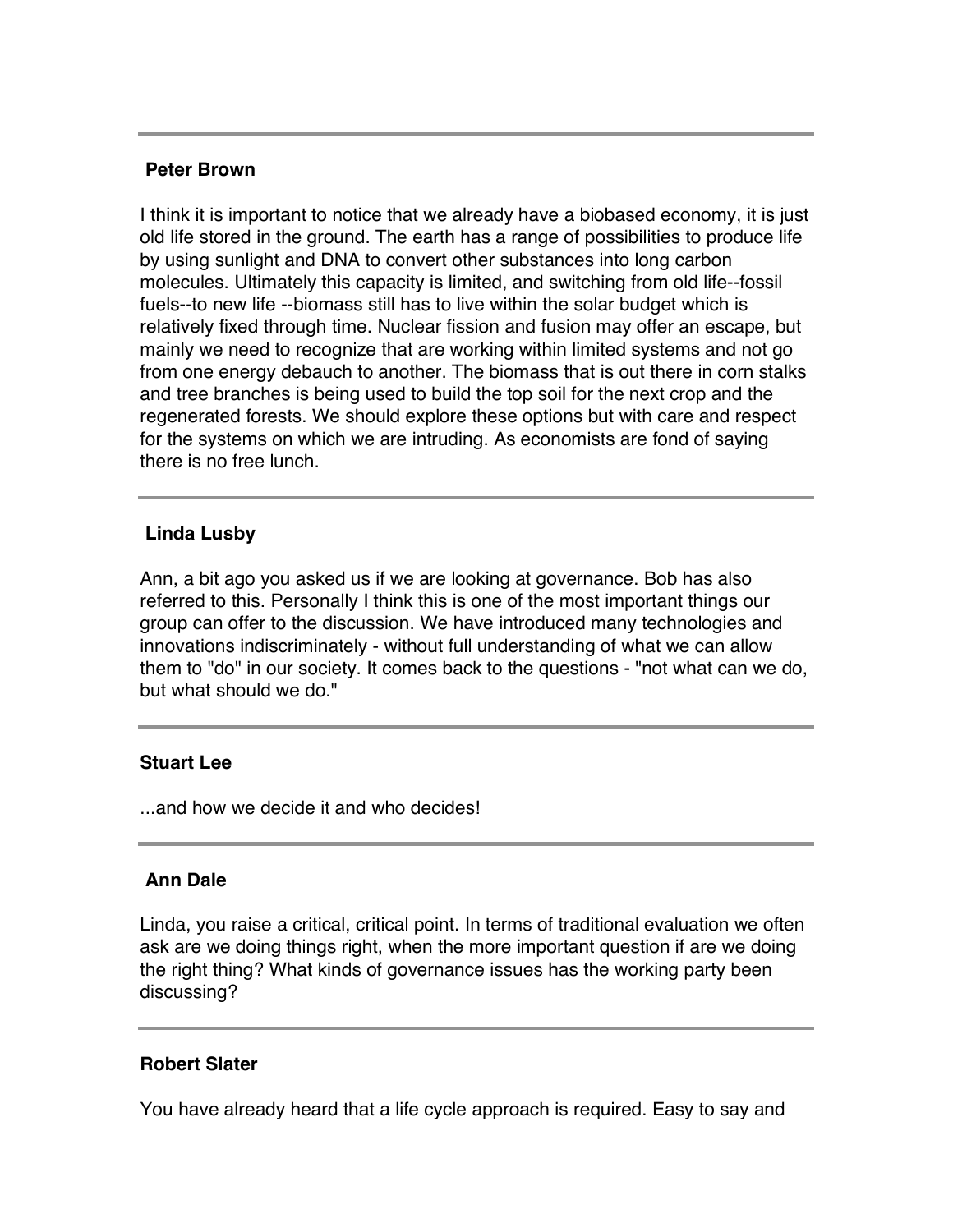extremely hard to do for a new technology where by definition your knowledge of long term, cumulative effects is unknown. There is already an established process of looking at product by product and there is considerable experience in the drugs field for example. what is needed in the field of ecosystem science is an equivalent ability to forecast patient health and population health. You cannot do that at the moment and that inability is at the root cause for many mismanaged toxic chemicals.

#### **Arthur J. Hanson**

Governance is still quite primitive for some of the key areas of biotech and SD. We do not have a full national SD strategy, and we are learning day-by-day how to deal with the broader aspects of SD. It is not an easy business for any sectors, public, private or civil society. And as the bio-safety negotiations have shown us, it is even more difficult at the global level.

#### **Arthur J Hanson**

I meant to say...learning day-by-day how to deal with the broader aspects of biotech and SD. I think it is important that we treat the two together in this discussion.

#### **Peter Brown**

Question to Bob:

So if we cannot make these predictions what do you suggest?

#### **David Punter**

One of the key distinctions we have to make is between organisms used in industrial biotech processes - those that are contained and can be killed after use - and those that are released into the environment e.g. GM trees. Many studies indicate that the latter cannot be contained and we need much better baseline data from which to try to predict their ecosystem impacts.

## **Robert Slater**

But these contained systems always seem to fail.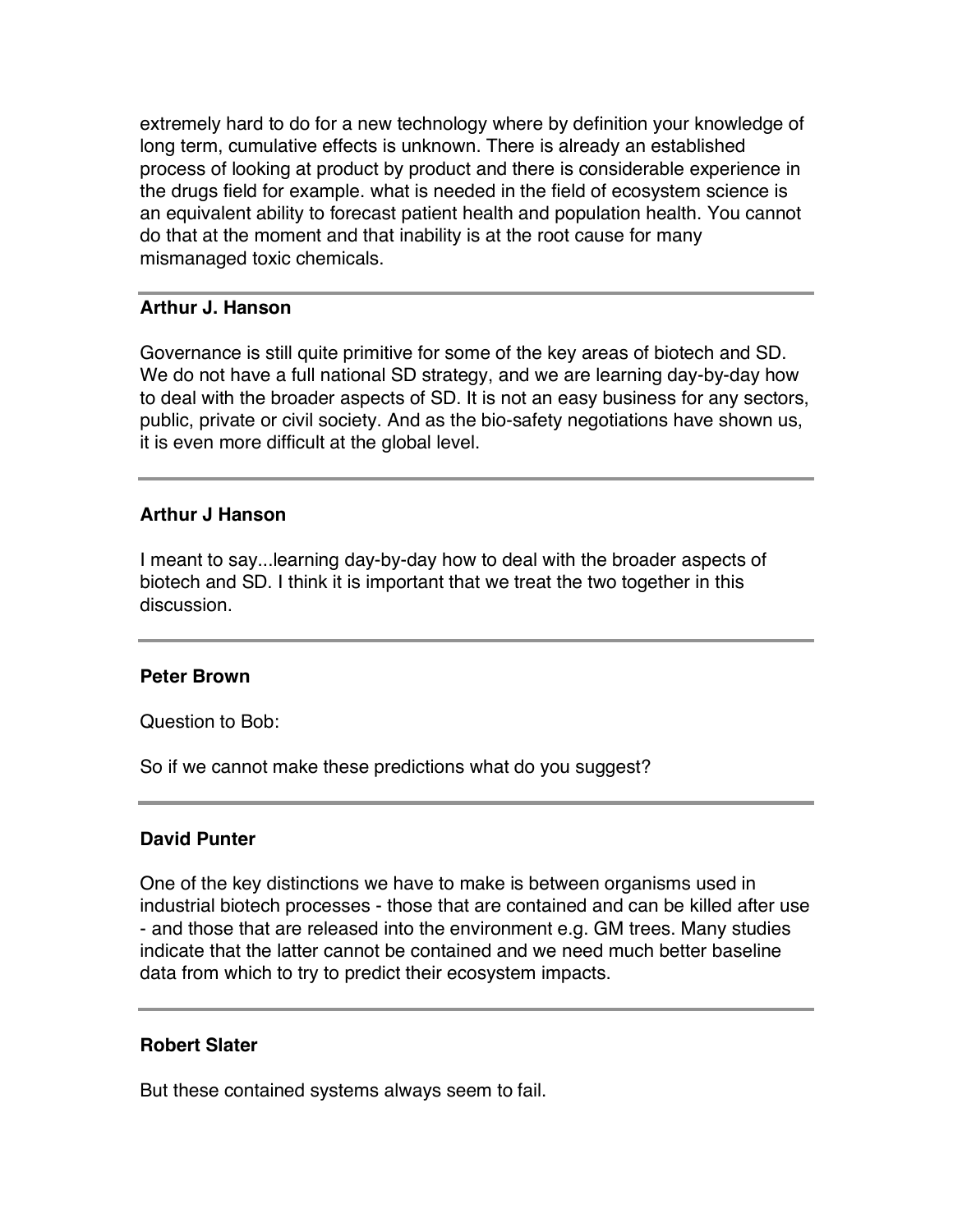#### **Peter Brown**

So David do you suggest a moratorium on this kind of thing for now?

#### **David Punter**

I think the only responsible approach is to have a moratorium on releases until such time as we can ensure that the altered genes are not transferable to natural populations, i.e. no dispersal of viable seed or pollen can occur.

## **Ann Dale**

Dr. Slater, it seems to me that you talking about integrated decision-making and interdisciplinary research? But the current structure of the academy and governments work against this integration?

Robert Slater wrote:

You have already heard that a life cycle approach is required. Easy to say and extremely hard to do for a new technology where by definition your knowledge of long term, cumulative effects is unknown. There is already an established process of looking at product by product and there is considerable experience in the drugs field for example. what is needed in the field of ecosystem science is an equivalent ability to forecast patient health and population health. you cannot do that at the moment and that inability is at the root cause for many mismanaged toxic chemicals.

## **David Punter**

The only mechanism we have at present is the monitoring and audit function established during EIA, often not well devised or executed.

## **Linda Lusby**

One of the exciting - but very challenging - aspects of this project is that we are looking at biotech within a context or framework. We have chosen the framework of SD, in its many connotations. That helps with some of the governance decisions. The who is not yet clear but I would submit it should be citizens and communities. We decide what to adopt from biotech in terms of how it will promote SD. A very complex web but perhaps we have been avoiding complexity!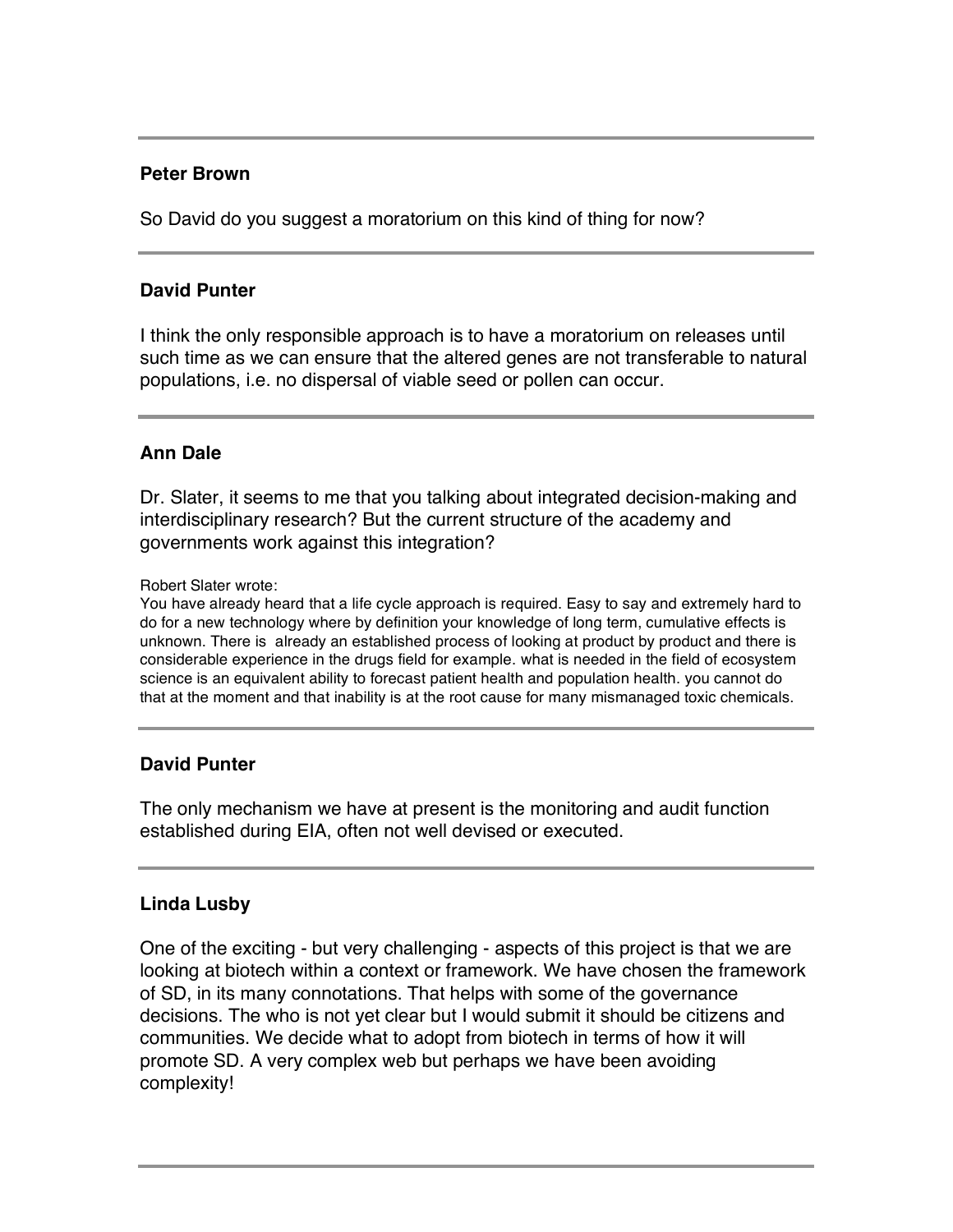# **Arthur J Hanson**

Linda, I agree with both the excitement and the challenge of biotech and SD governance. My belief is that we need a model of governance that provides for continuous learning and opening decision processes to knowledge as it is created or comes forward.

This involves adaptive assessment and management. We do not expect even to get all the questions right the first time round in dealing with innovation. And applying innovation is always an experiment, where we are unlikely to know the full extent of either problems or benefits immediately.

## **Stuart Lee**

Linda, may I speak a word for the gentle voice of Don Dewees, who, as I imagine, is reacting to your suggestion -- should not the market (regulated or not) decide? Should not those who are willing to risk time and energy to seek better solutions be the ones making the decisions, as long as their products are shown to be safe through rigorous evaluations?

## **Linda Lusby**

Stuart, in response to your "disguised as Don querry", I would say that the market is the citizens. Although corporations and innovators may invest in different technologies, it is still the buyer that decided.

#### **Robert Slater**

New technologies and more informed societies dictate new approaches. And to Peter I ask what is the route to the ethical dilemma?

## **Ann Dale**

We have questions building up from our colleagues. If you want to wrap up your comments, Art, do you want to answer "Does it make sense to try and use resources grown or produced within one's region?" Or in other words, is there a relationship, if any, between bioregionalism, biotechnology and sustainable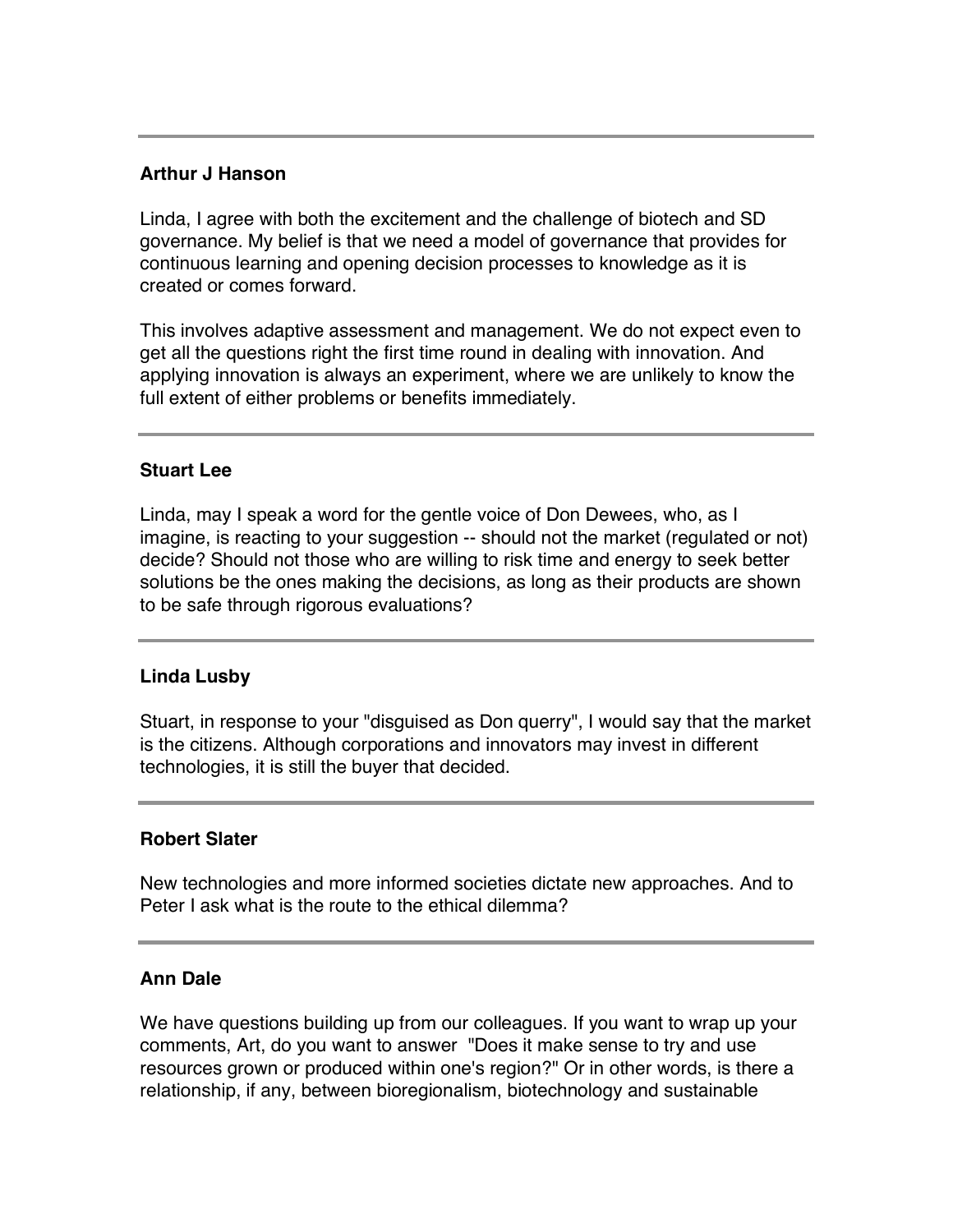#### **Arthur J Hanson**

The quick answer to your question Ann is yes. There has to be, otherwise farmers and

others will not bother to grow crops, provide waste materials, etc. And for bioproducts in particular, it does not make sense to move "wet" materials very far. This morning you and I talked about that good European term "subsidiary". That implies decisions taken at the lowest possible level where they can be effective. It means cooperative efforts in rural areas between producers and industry, government.

#### **David Punter**

It certainly makes sense with regard to food. I believe 25% of fossil fuels used in transportation are used to transport food.

#### **Ann Dale**

Another question from the e-audience, "Given we live in a world where groups of people want to hurt other groups of people, how do we endure that biotechnology is not making us vulnerable? How do we prevent bio-terrorism? It seems to me a fuel source grown from a crop might be a very tempting target."

Bob, do you want to try and answer this one?

#### **Ann Dale**

An example, what if we genetically engineer a crop for fuel, plant monocultures, and someone engineers a virus to kill it all at once? In other words, some people believe that any time we add a complex technology, it opens up new opportunities for vulnerability?

#### **Arthur J. Hanson**

Clearly we wish to build resilience--ecological and societal. I look at the two, vulnerability and resilience as opposites, but always a dynamic is going on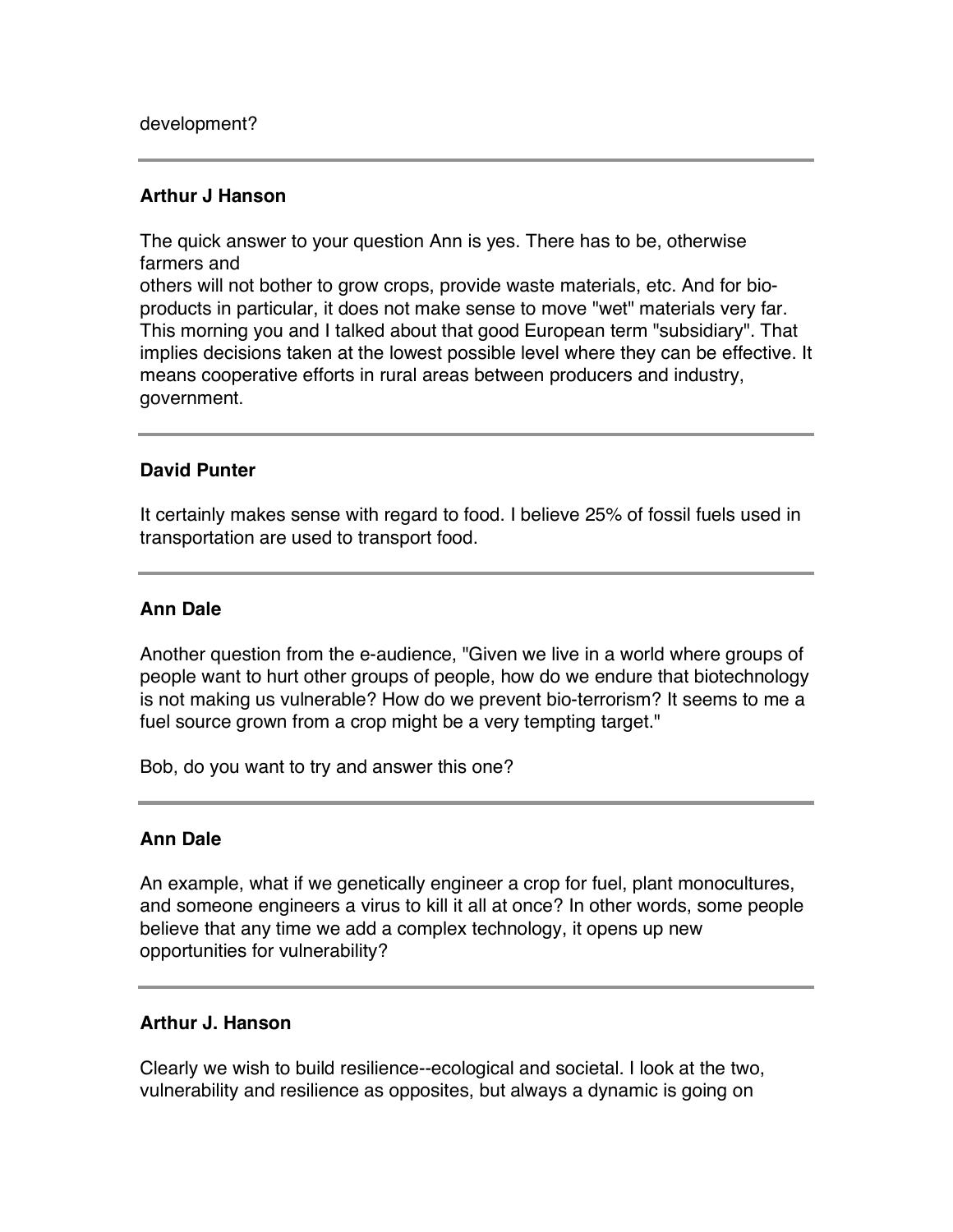between these two properties. I would presume that they can be analyzed within a framework of assessing sustainability.

# **Robert Slater**

That is absolutely correct and unavoidable-human nature being what it is. You can minimize if not eliminate the risk and ask yourself whether the distribution of costs and benefits makes this a good deal or not for present and future generations. That discussion is underway again in the case of nuclear power so we learn that the question can rarely be definitively answered.

# **Arthur J Hanson**

On bio-terrorism...an enormous amount of money is being spent on this topic in the USA. It is hurting funding otherwise to be allocated for health research, and some areas of what I would consider sustainability science. We need to take into account the possibilities, but not go overboard. And at another level, we could have a long discussion about ways in which investment for sustainable development might reduce other threats.

## **Ann Dale**

Bob, thanks for the nuclear example, their report talked about the need for longterm continuous learning cycles and adaptive management, are there any lessons there for biotechnology?

# **David Punter**

I doubt that biotech crops are any more vulnerable than conventional ones.

## **Ann Dale**

Peter, a question for you from the e-audience, "It seems that we also might be pushed to early commercialization by considerations of rights attached to some new innovations. Maybe we need to consider this relationship as well when we determine how long a product must be tested before it is declared safe?"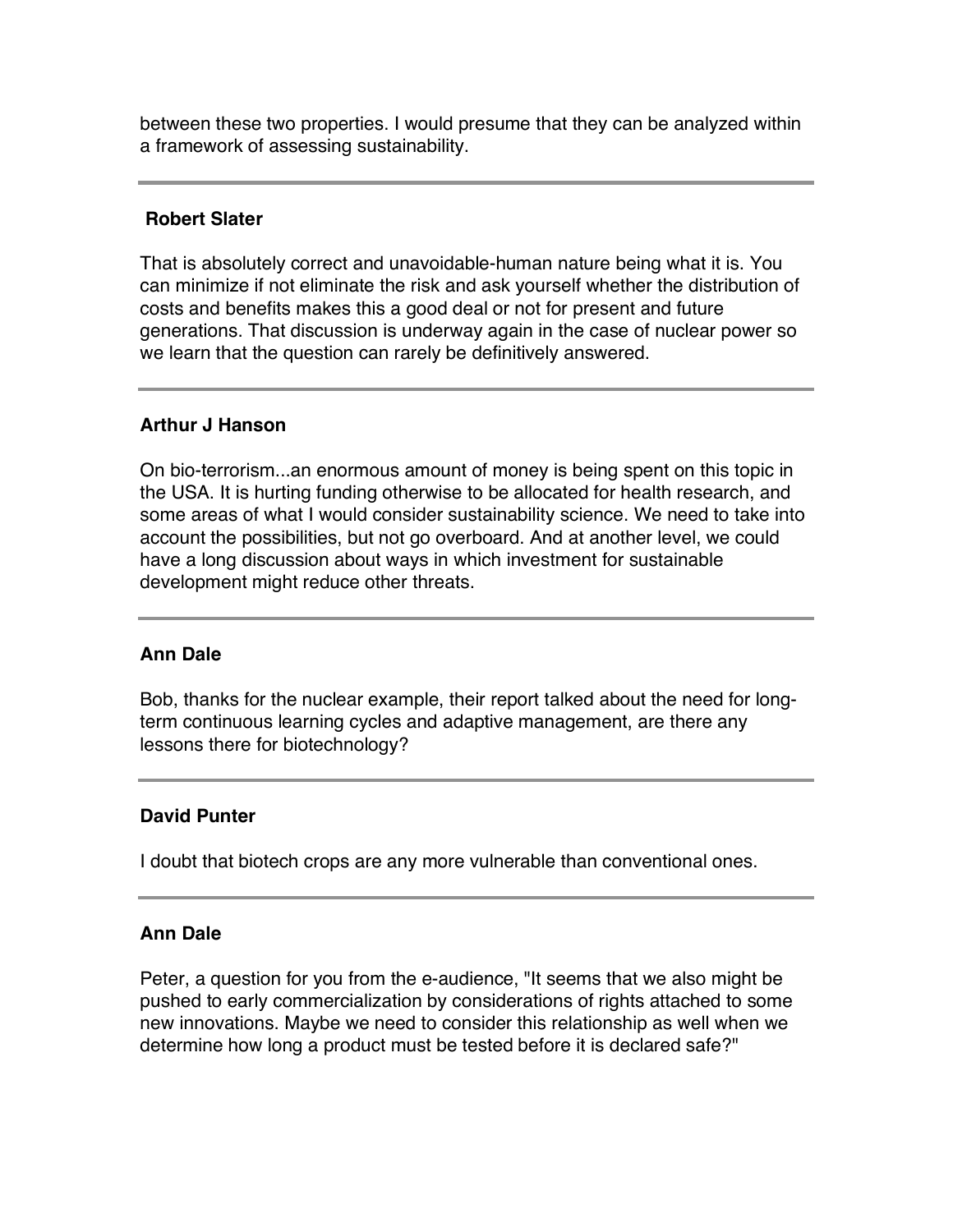## **Peter Brown**

Not sure what is meant by rights--rights to commercialization? If so it is the responsibility of government to ensure that there has been thorough INDEPENDENT testing. There are no rights without responsibilities. We have to ensure that the government sees the citizen and life on earth as what it protects, often government agencies are captured by those they are supposed to regulate.

#### **Stuart Lee**

Hi Peter:

I asked the same question in the audience section, and the answer was, yes, IP rights. I have run up against the vigorous argument to your proposal of independent testing of - "...and who pays for this? Why should taxpayers pay for a company to test their product?" I take this point as a reasonable one.

I think that there must be somehow a better solution than the one currently in place -- perhaps a third-party independent group that is mandated by gov't but funded by industry, so as to remove the threat of losing their business if they give industry answers it doesn't like to see.

#### **Peter Brown**

Something like this could help, the universities used to do this but their credibility has declined.

## **Ann Dale**

Another question, and in the absence of our economic colleague, who would like to answer, "Question: I would like to know what the working party is gleaning, if anything, from the field of ecological economics?"

#### **Arthur J Hanson**

Quick answer is not enough. We need to set our goals modestly at this point on the relationship between economics, ecology and biotech interventions. The case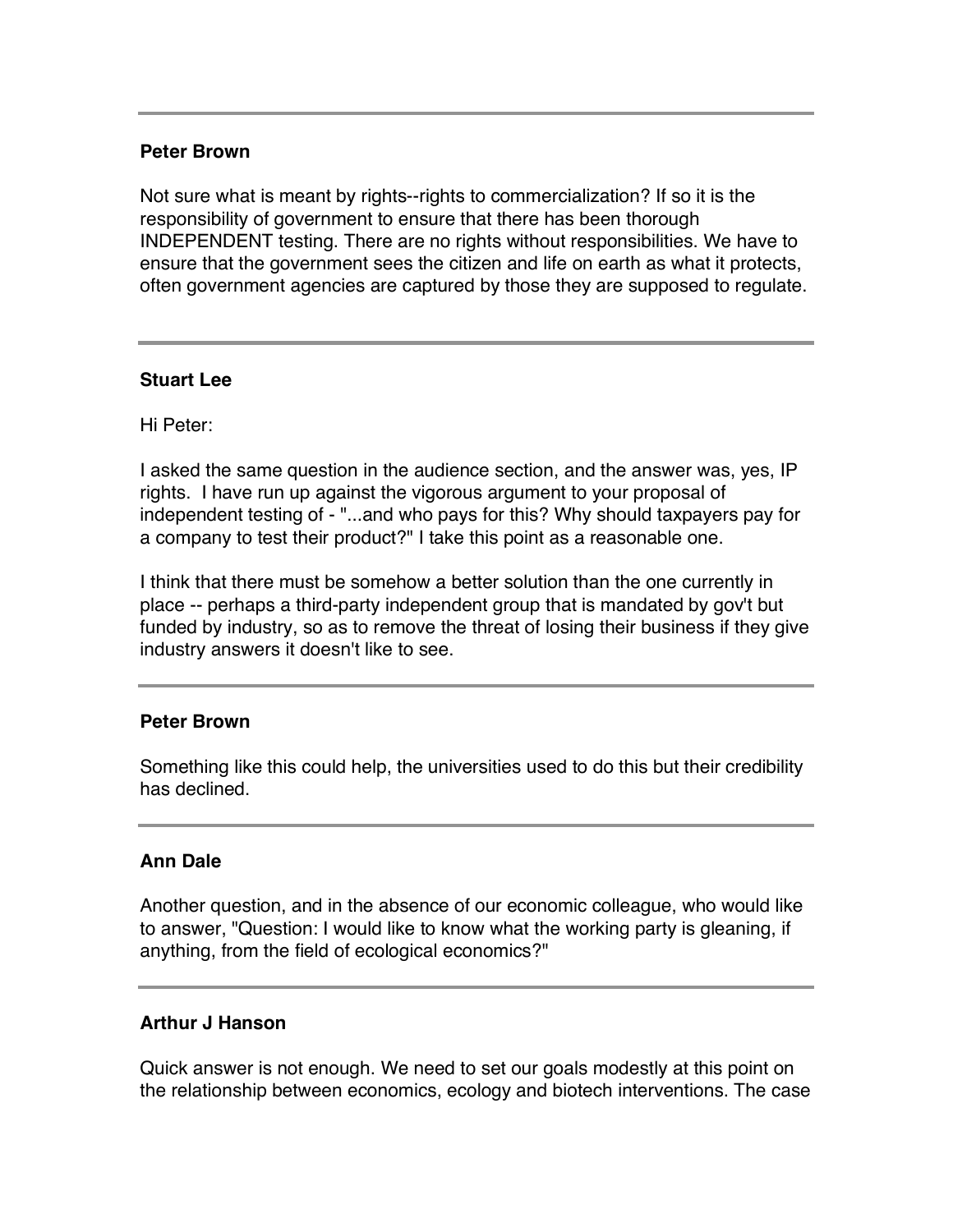of pricing ecological services is an important example. Very difficult. And life cycle analysis of bio-products, where issues such as biodiversity maintenance are involved, is likely to produce some strange and perhaps rather unsatisfying numbers. There is a need to build stronger environmental economics around many of the current areas of interest such as bio-fuels. But also to recognize the limitations.

One key area is analysis of subsidy impacts. And how we can compare impacts of fossil fuel subsidies (think tar sands) and bio-product subsidies.

#### **Peter Brown**

We are using ecological economics econ as an important element in our assessment of biotech--starting with idea of keeping ecological rough balances on substances from the earth's crust, and in terms of compounds made by humans, allowing neither to build up in the biosphere. These ideas are from the natural step, but are very compatible with the general approach of EE.

#### **Ann Dale**

Another question, "Do you think that without changing the social relations that underpin the mechanisms of environmental degradation that biotechnology, or technology, can be expected to have any measurable positive impact on environmental degradation? Many of these social relations are not explicitly challenged by models of SD..." Linda? Art?

## **Linda Lusby**

Social relations is indeed another part of the complexity. SD may not directly address social relations but we have also been talking about healthy communities and our definition of health includes social health.

## **Arthur J Hanson**

On the question of social relations...We should recognize that a virtue of sustainable development is that it explicitly tries to identify social concerns and approaches, and a cornerstone is to enhance participation of stakeholders in decision-making. The fundamental issue is really how behavior change can be brought about, and also to ensure that biotech or any other innovative technology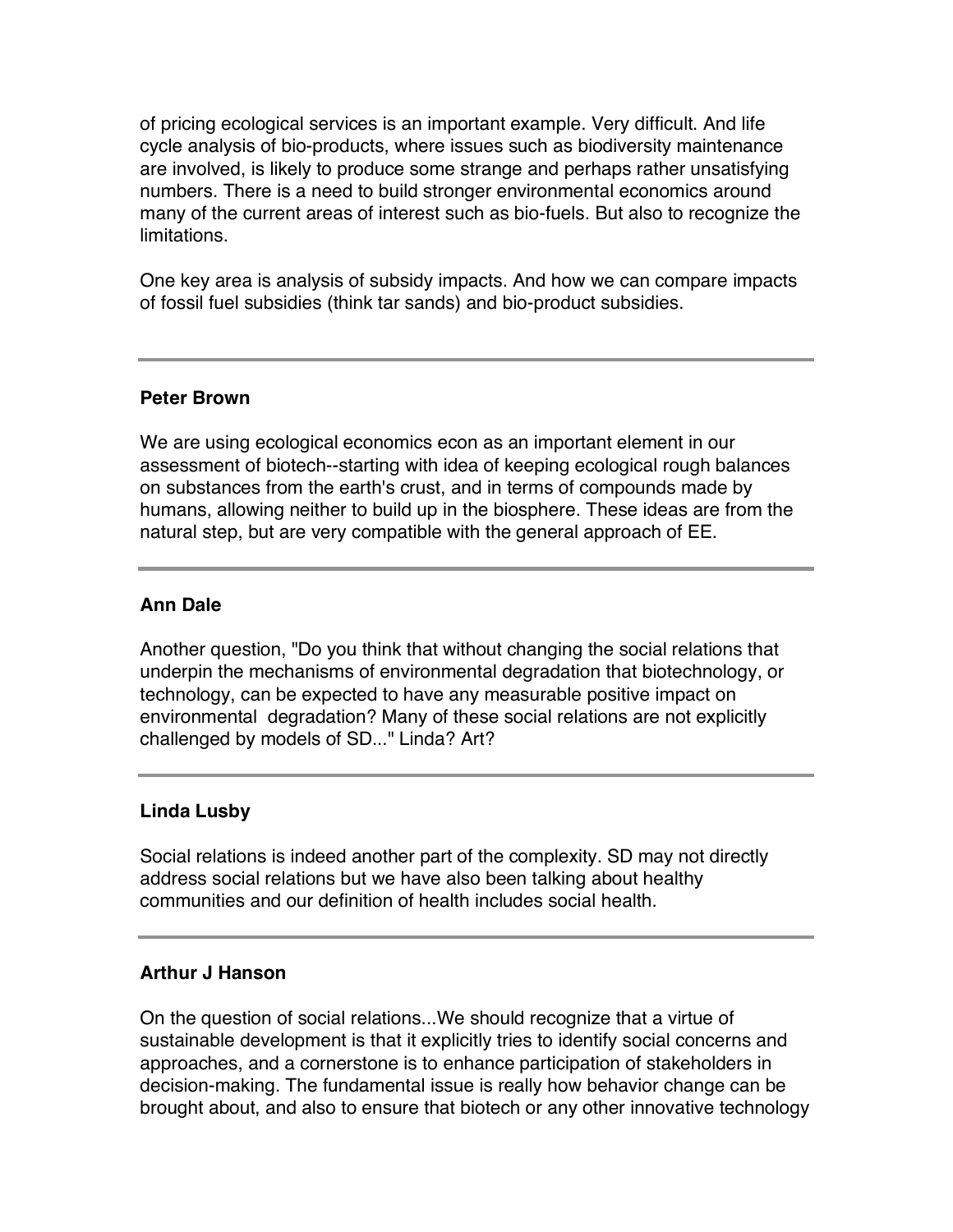is not seen as "the fix" in the absence of improved social structures, impacts, etc.

# **Ann Dale**

We are certainly getting some interesting questions? This one is open to the entire e- panel. . ."We have developed many, many new technologies, continuously for longer than the lifetimes of any of us. I'd be interested to ask the panel: which of these technologies have in practice helped to decrease inequality and/or saving the environment? In particular, for improving the lives of the poor majority of the world. If it's hard to think of any, then why will biotech will be any different?"

# **Ann Dale**

Another question, "It seems every time we learn how to do more with less we wind up consuming the more we save and it perpetuates existing dysfunctional systems. Is there a role for governments in trying to push biotech to achieve its full potential? We have seen some notable failures – aquaculture, forest management among others..." Bob and Stuart, do you want to answer this? And others . . .

## **Robert Slater**

A good question at the crux of the dilemma. We face immense challenges which are not going to be solved by the same thinking that created them. New instruments [technologies] always come with attendant risks. How can we give our best shot at Biotech while not eliminating our options for a more equitable distribution of the benefits.

## **Arthur J. Hanson**

Not sure that I agree fully with the observation in all cases, but it is certainly true that tech innovations alone will not guarantee success. We need systematic approaches to the problems and long-term commitments to solutions. And we should expect surprises. Again, why we need adaptive planning and management.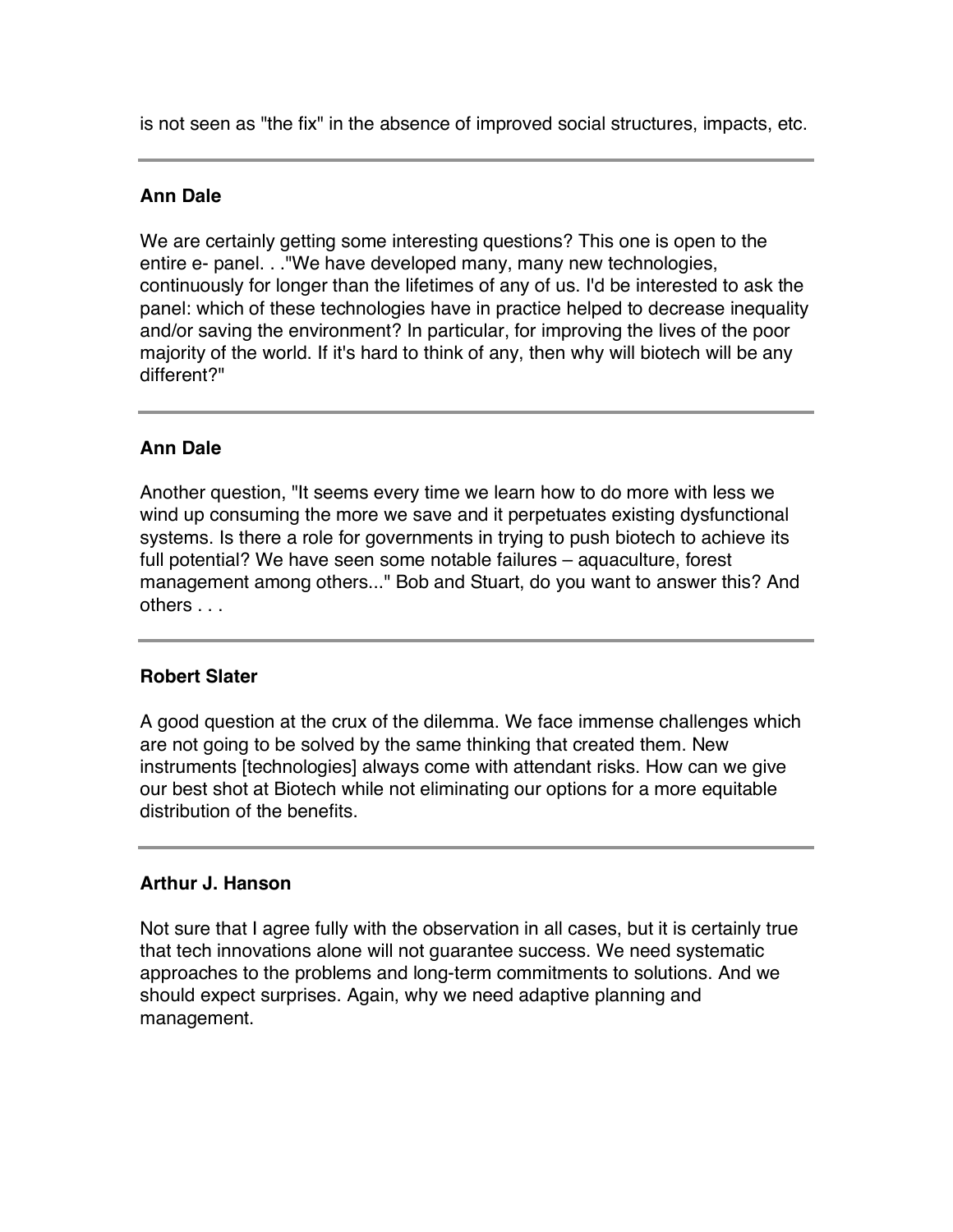# **Robert Slater**

I think it is useful to differentiate between the approach taken by the Nuclear Waste Management Organization and the nuclear industry in general. In the former their approach to citizen engagement, risk management etc has been exemplary. The same cannot be said about the rest of the life cycle.

## **David Punter**

Biotech is not likely to be a panacea for the evils of financial, ecological and resource deficits that have been accumulating. Education, self restraint, even legislation, may be more effective in the long run if extinction does not get there first. Sorry to be so cheerful.

# **Linda Lusby**

Adaptive management has been mentioned a couple of times in this discussion. I see this as a very effective means of management that, if properly done, brings in the views of scientists, governments/regulators, and citizens throughout the process. We are constantly reviewing and revising and hence we are able to adapt as we learn more. Given the very little we know about biotech, this is a good approach.

## **Stuart Lee**

Linda -- I introduced this term to a group of regulators today (who were discussing monitoring for long term effects!), and got an excited but suspicious reaction. It just reminds me how important the constrictions of government's legally mandated duties (i.e. to determine product or process XX is safe) are, how seriously people take them and the serious public perception/ business environment risk that governments see in revising their decisions about health and safety. I think that for adaptive management to move forward, the bureaucracy would need the full support of the people who would have to live with the changing regulatory climate... -- otherwise, one can just hear the charges of incompetence and corruption flying!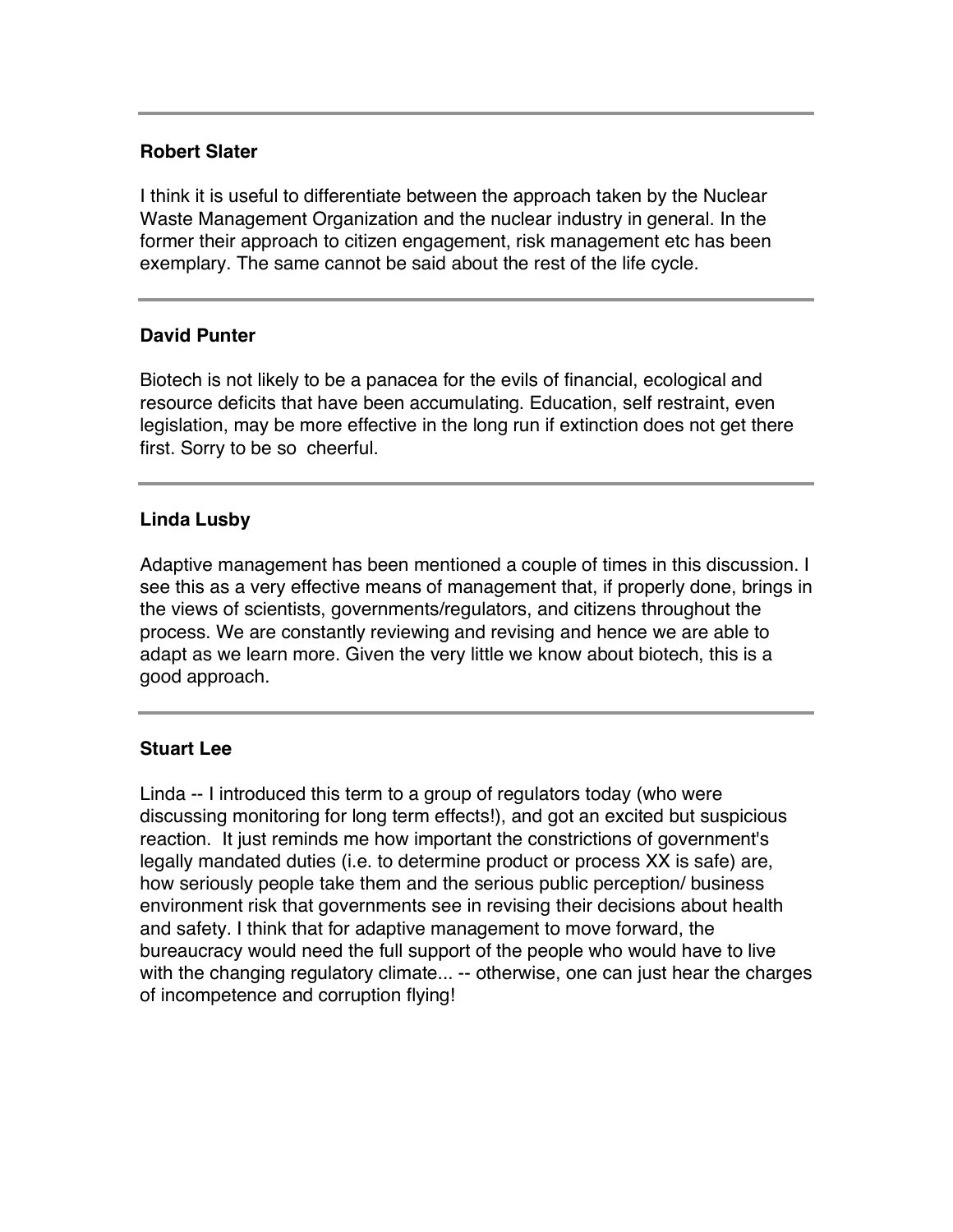# **Linda Lusby**

Stuart I can certainly see how you'd get that reaction. But I think we need to come to terms with the fact that we don't know everything all at once for all time. I've been having a similar discussion with my students and we've agreed that since science does not actually prove anything, a regulatory notion that we get things right the first time is false. I think our system needs to adjust to this reality. Perhaps idealistic but better than pursuing a false perception of infallibility.

## **Stuart Lee**

I agree Linda, Dave and Bob - my comment was intended to highlight the seriousness of the changed ways we must adopt to implement it.

# **Arthur J Hanson**

We must remind ourselves that governments are there to protect the public good and to enable sensible change. The regulators are a special part of government and we have some good ones. But they form only part of the bigger picture we need to build sustainable development. Good example for me is to see the struggle of how to implement Canada's Oceans Act, meant to enable aspects of SD, and the regulators role under the Fisheries Act, a supremely punitive and important piece of legislation.

## **David Punter**

We already have adaptive management but we often do not look for the right adverse effects and when we find them we take far too long in responding to them, e.g. DDT. Courage in decision-making is not a strong point in governments with short terms.

## **Robert Slater**

What is the alternative if you acknowledge, as I thought we had, that we do not know all that we would like to know in order to make a fully informed decision. Adaptive management is a sensible way forward.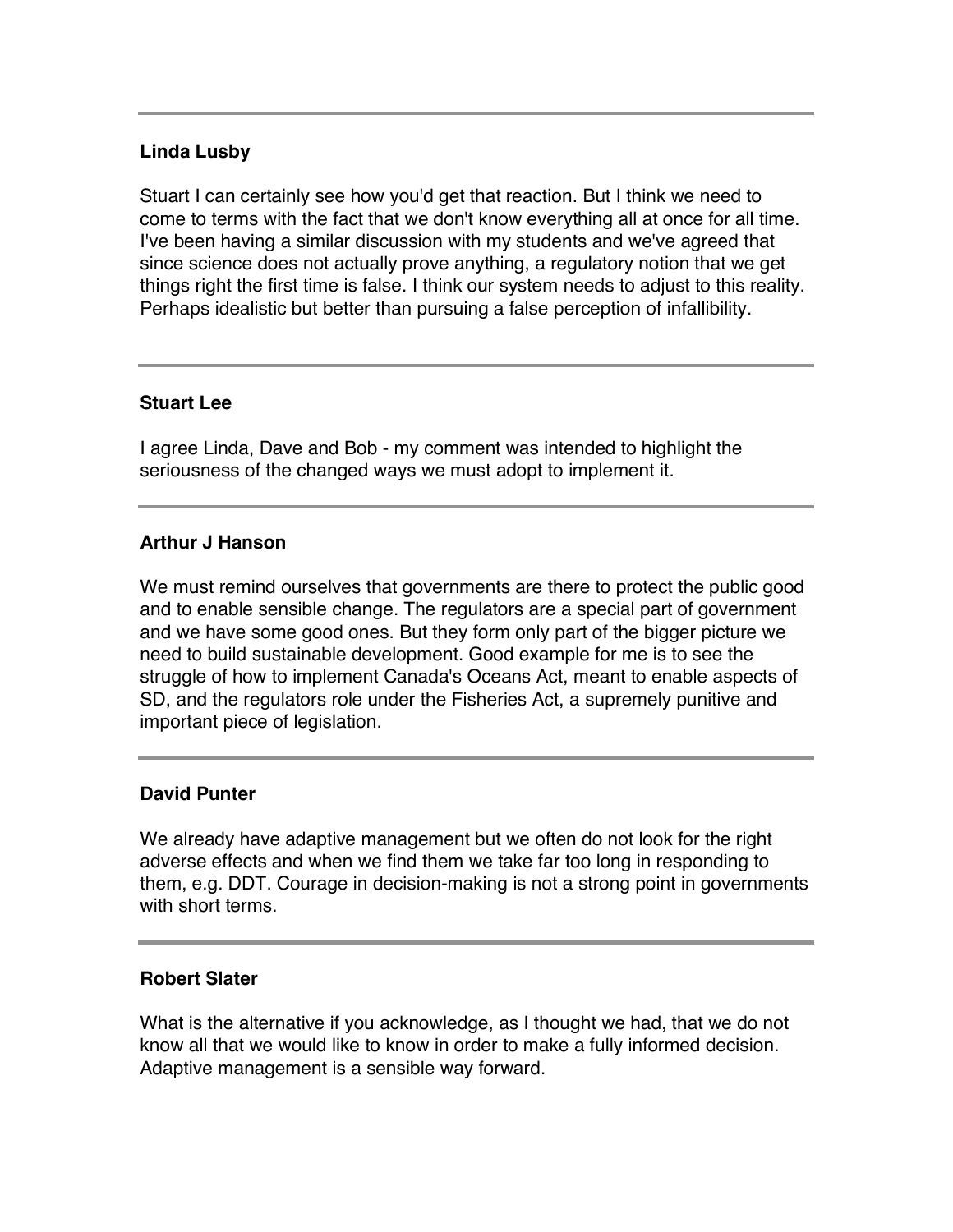# **Ann Dale**

An interesting question from our health expert, "I wonder if the obesity epidemic is one area where biotechnology can help produce food that is less fattening but meets the taste demands of our reptilian and mammalian brains - salt and sugar?" David?

## **Linda Lusby**

I would think this is a perfect example of looking for a technological fix for issues that we should be able to approach through behavioural change. It strikes me that if we are talking about appropriate use of biotech, we should be considering higher calorie foods for those who do not have enough. That comes back to governance.

# **Robert Slater**

I thought that the idea was to eat less and exercise more rather than invent the thin pill.

# **Ann Dale**

This will be the last question we have time for and any questions not brought forward, I will ensure the committee has access to them. I know this is from a post-doctoral scholar who loves science fiction. "Is the panel looking at all at how biotech might change what it means to be human? I wasn't exactly surprised when the US president spoke against "animal/human combinations" in the State of the Union speech, but how will we handle the demand for longer life, smarter children, or, perhaps, infrared vision for soldiers. Any thoughts?"

## **Linda Lusby**

Read this book: Greenfield, Susan. 2003. Tomorrow's People. How 21st Century Technology is Changing the Way We Think and Feel. Allen Lane Penguin Books, London. 284 pp.